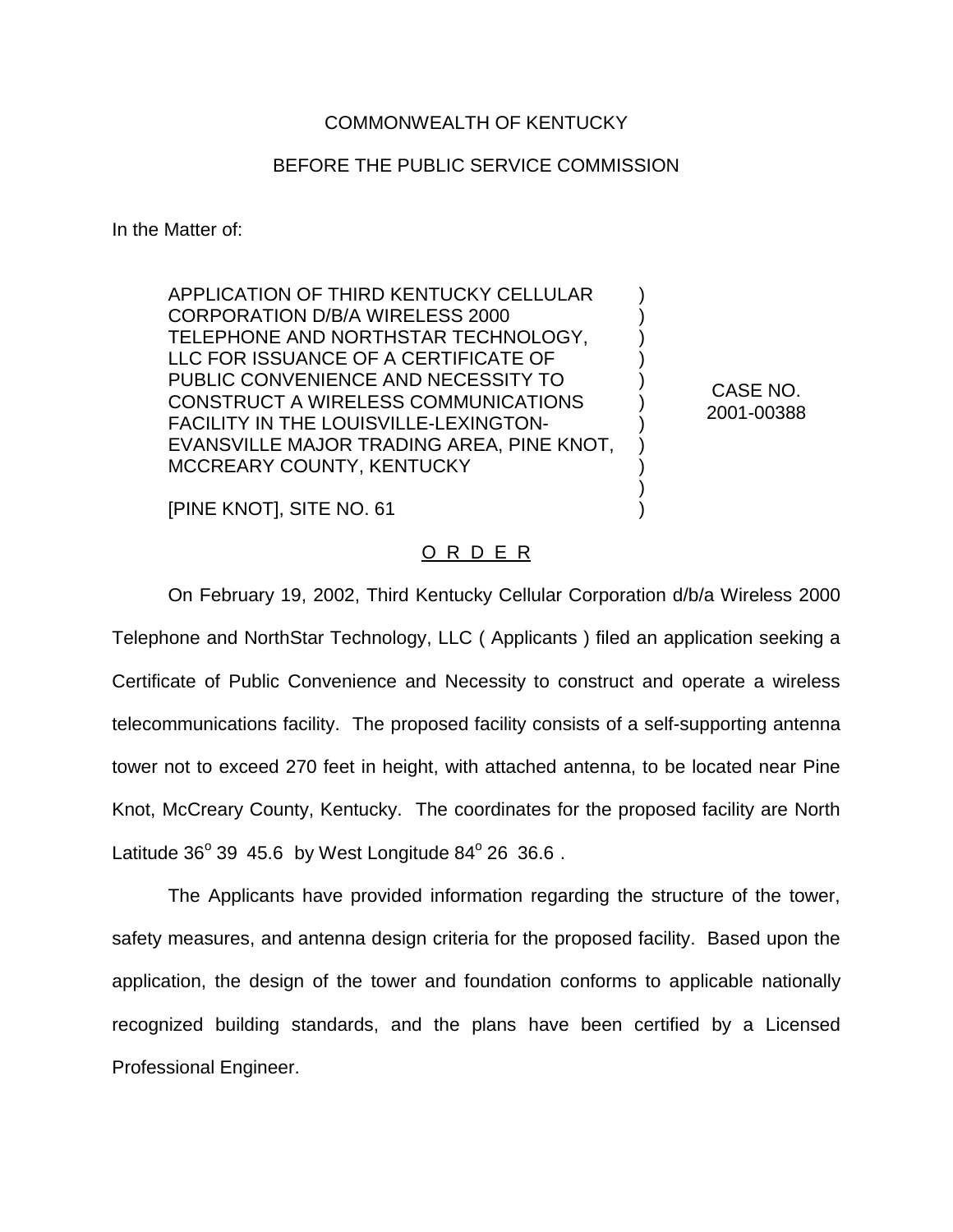Pursuant to 807 KAR 5:063, the Applicants have notified the McCreary County Judge/Executive of the proposed construction. The County Judge/Executive filed comments in this proceeding. By letter dated February 18, 2002, the County Judge/Executive was advised of the right to request intervention and a public hearing. To date, no such requests have been filed. The Applicants have filed applications with the Federal Aviation Administration ( FAA ) and the Kentucky Airport Zoning Commission ( KAZC ) seeking approval for the construction and operation of the proposed facility. Both decisions are pending.

The Applicants have filed evidence of the appropriate notices provided pursuant to 807 KAR 5:063. The notices solicited any comments and informed the recipients of their right to request intervention. To date, no public comments have been filed with the Commission.

The Commission, having considered the evidence of record and being otherwise sufficiently advised, finds that the Applicants have demonstrated that a facility is necessary to provide adequate utility service and therefore a Certificate of Public Convenience and Necessity to construct the proposed facility should be granted.

Pursuant to KRS 278.280, the Commission is required to determine proper practices to be observed when it finds, upon complaint or on its own motion, that the facilities of any utility subject to its jurisdiction are unreasonable, unsafe, improper, or insufficient. To assist the Commission in its efforts to comply with this mandate, the Applicants should notify the Commission if they do not use this antenna tower to provide service in the manner set out in their application and this Order. Upon receipt of such notice, the Commission may, on its own motion, institute proceedings to consider the

-2-